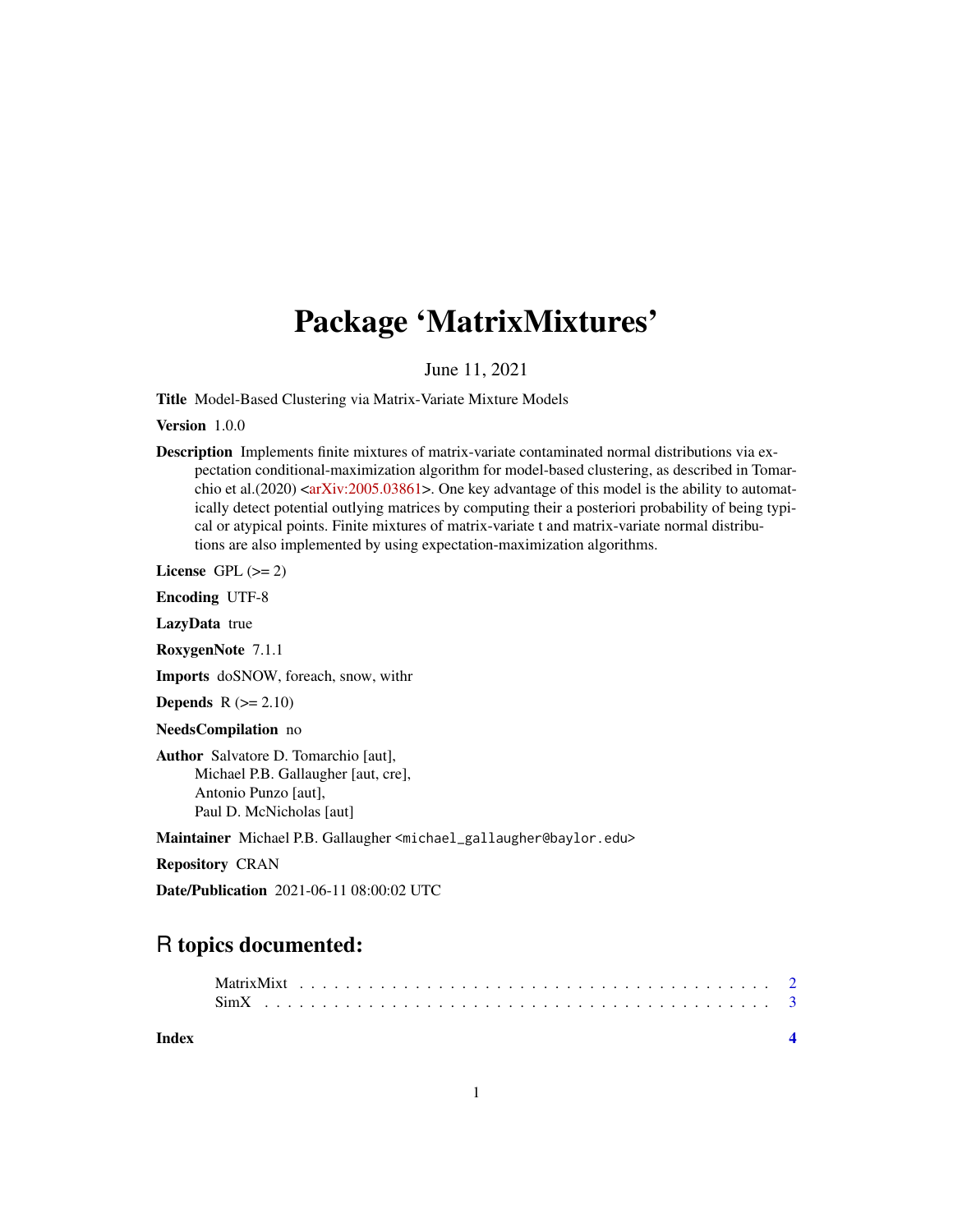#### Description

Fits, by using expectation-maximization algorithms, mixtures of matrix-variate distributions (normal, t, contaminated normal) to the given data. Can be run in parallel. The Bayesian information criterion (BIC) is used to select the number of groups.

#### Usage

```
MatrixMixt(
 X,
 G = 1:3,
 mod,
  tol = 1e-05,maxiter = 10000,
 ncores = 1,
  verbose = TRUE
)
```
#### Arguments

| $\times$ | A list of dimension N, where N is the sample size. Each element of the list<br>corresponds to an observed p x r matrix.                                                                          |
|----------|--------------------------------------------------------------------------------------------------------------------------------------------------------------------------------------------------|
| G        | A vector containing the numbers of groups to be tried.                                                                                                                                           |
| mod      | The matrix-variate distribution to be used for the mixture model. Possible values<br>are: "MVN" for the normal distribution, "MVT" for the t distribution "MVCN" for<br>the contaminated normal. |
| tol      | Threshold for Aitken's acceleration procedure. Default value is 1.0e-05.                                                                                                                         |
| maxiter  | Maximum number of iterations of the algorithms. Default value is 10000.                                                                                                                          |
| ncores   | A positive integer indicating the number of cores used for running in parallel.<br>Default value is 1.                                                                                           |
| verbose  | Logical indicating whether the running output should be displayed.                                                                                                                               |

#### Value

A list with the following elements:

| flag  | Convergence flag (TRUE - success, FALSE - failure).                       |
|-------|---------------------------------------------------------------------------|
| pig   | Vector of the estimated mixing proportions (length G).                    |
| nu    | Vector of the estimated degree of freedoms (length G). Only for "MVT".    |
| alpha | Vector of the estimated in liers proportions (length G). Only for "MVCN". |
| eta   | Vector of the estimated inflation parameters (length G). Only for "MVCN". |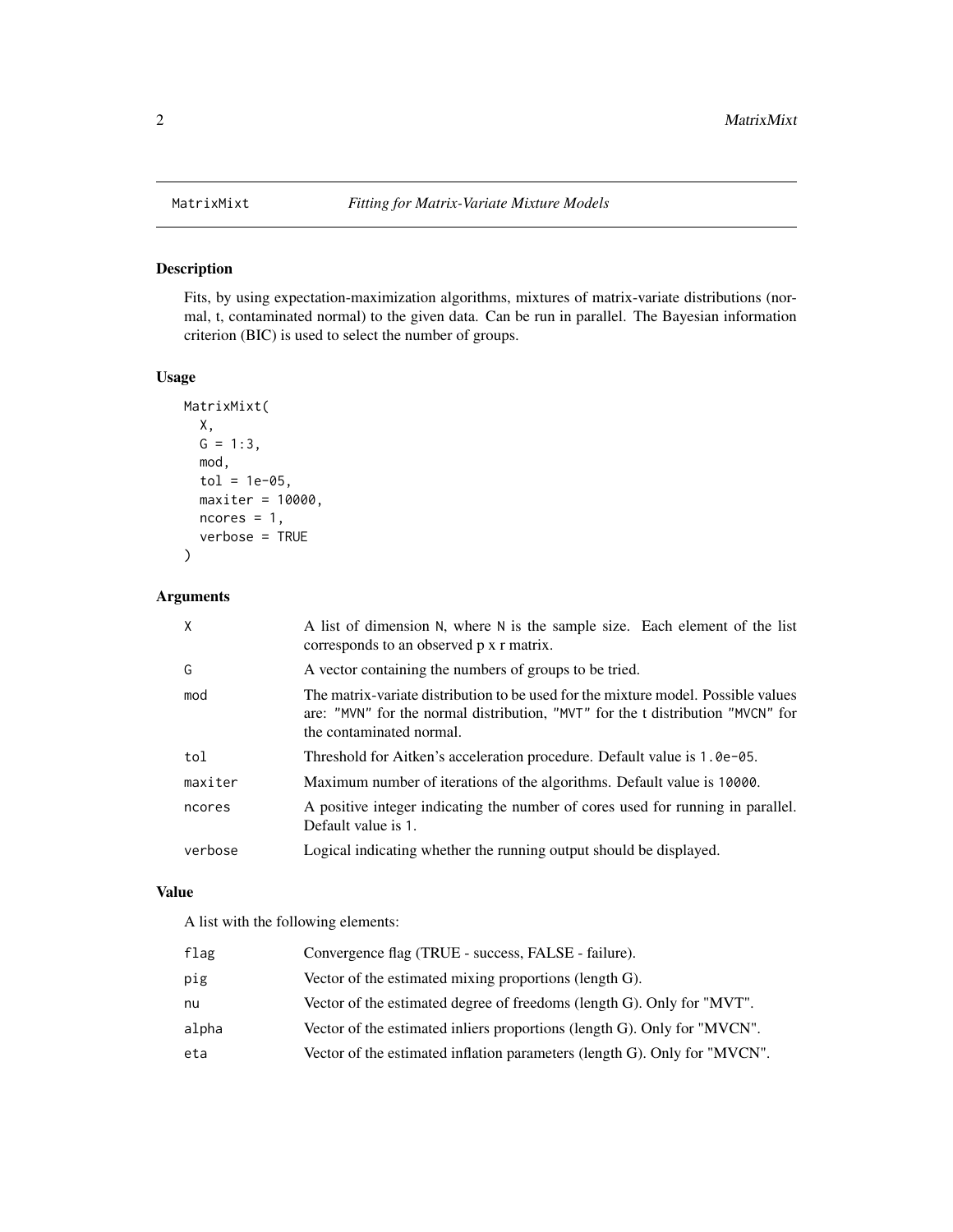<span id="page-2-0"></span>

| M            | Array of the mean matrices $(p \times r \times G)$ .                        |
|--------------|-----------------------------------------------------------------------------|
| Sigma        | Array of the estimated row covariance matrices ( $p \times p \times G$ ).   |
| Psi          | Array of the estimated column covariance matrices $(r \times r \times G)$ . |
| class        | Vector of estimated data classification.                                    |
| Z            | Matrix of estimated posterior probabilities $(N \times G)$ .                |
| $\mathsf{v}$ | Matrix of estimated in lier probabilities (N x G). Only for "MVCN".         |
| lik          | Estimated log-likelihood.                                                   |
| BIC.         | Estimated BIC.                                                              |

#### Examples

data(SimX) res  $\leq$  MatrixMixt(X = SimX, G = 2, mod = "MVCN")

SimX *Simulated Data*

#### Description

A simulated dataset with 2 groups and 80 observations. Each group consists of 40 observations, 5 of which are outliers.

#### Usage

data(SimX)

#### Format

An object of class list of length 80.